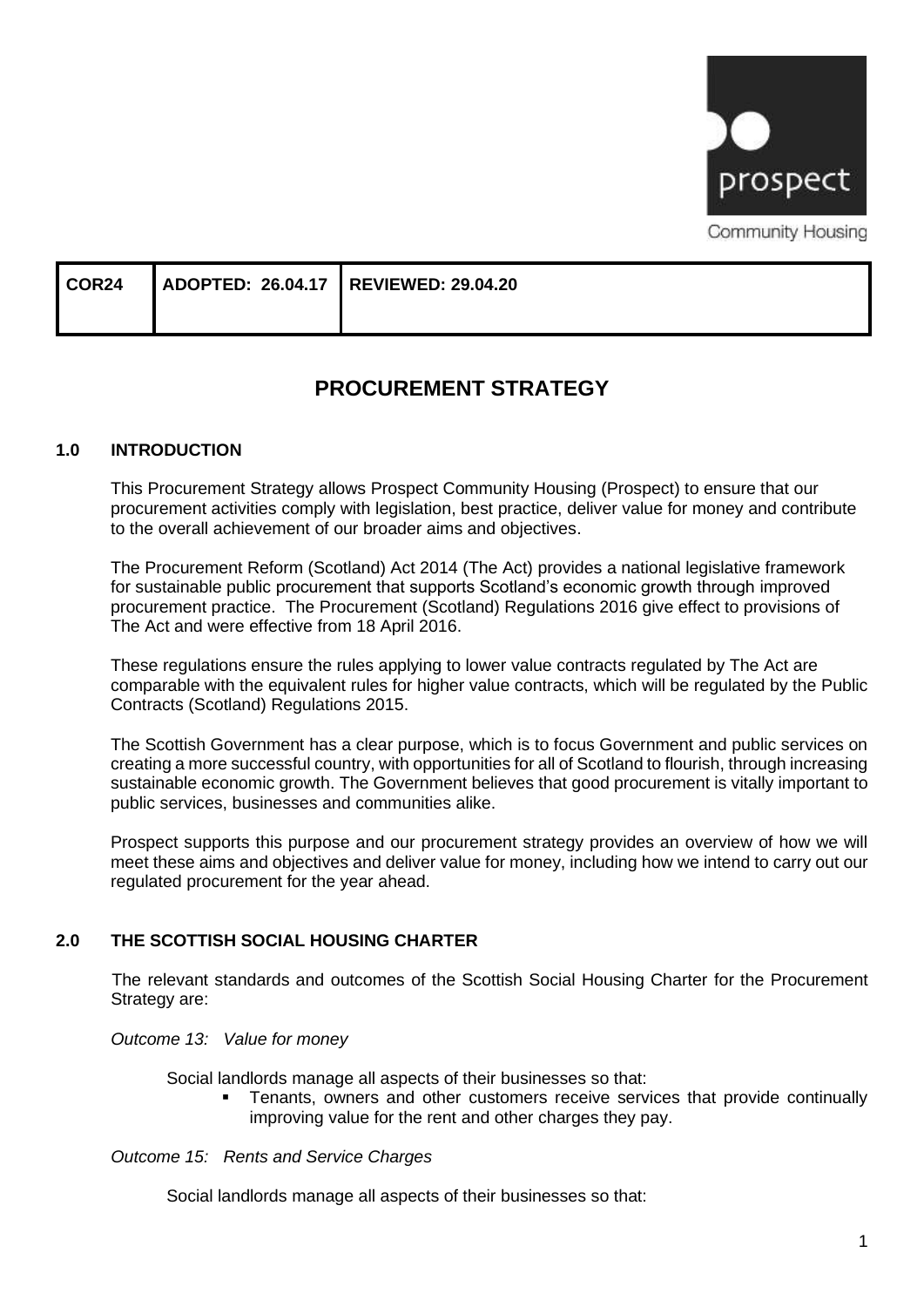Tenants get clear information on how rent and other money is spent, including any details of individual items of expenditure above thresholds agreed between landlords and tenants, owners and other customers receive services that provide continually improving value for the rent and other charges they pay.

### **3.0 OBJECTIVE**

This procurement strategy will underpin our vision of "*Providing homes and building communities together"* and support our strategic objectives as identified in our current Business Plan of:

| Independence                         | Our procurement activities shall contribute to our continued<br>existence as independent organisation                                                                                                                |  |
|--------------------------------------|----------------------------------------------------------------------------------------------------------------------------------------------------------------------------------------------------------------------|--|
| <b>Planned Property Improvements</b> | Our procurement activities shall contribute towards ensuring<br>our planned property improvements provide value for money<br>and lasting benefit to our homes                                                        |  |
| <b>New Housing Provision</b>         | We shall continue to explore opportunities within our area to<br>enhance our community if the opportunity arises                                                                                                     |  |
| <b>Affordable Rents</b>              | Our procurement activities shall provide value for money and<br>contribute towards ensuring our rents remain affordable                                                                                              |  |
| <b>Customer Service</b>              | We will ensure that any supplier or contractor appointed to<br>work with ourselves will continue to provide our tenants with<br>an excellent service                                                                 |  |
| <b>Community Projects</b>            | By continuing to deliver value for money through our<br>procurement activities we will be able to expand our support<br>for community projects that we deliver or are delivered<br>through our partner organisations |  |

### **4.0 PROCUREMENT DUTIES**

The Act places certain duties on ourselves to consider prior to undertaking any regulated procurement, including the fact that we will:

- treat all suppliers and contractors equally;
- consider how we can improve the economic, social and environmental wellbeing of our local area;
- deliver value for money;
- ensure we pay our suppliers and contractors no later than within 30 days and ensure that they also make similar payments to their sub-contractors.

These will also be taken into consideration when undertaking any procurement.

### **5.0 REGULATED AND UNREGULATED PROCUREMENT**

The Act sets out financial thresholds which allow us to identify the procurement activities that will be regulated and those that will be unregulated. This flow chart highlights which route we will take for each type of procurement. Further details will be provided in the procurement procedures.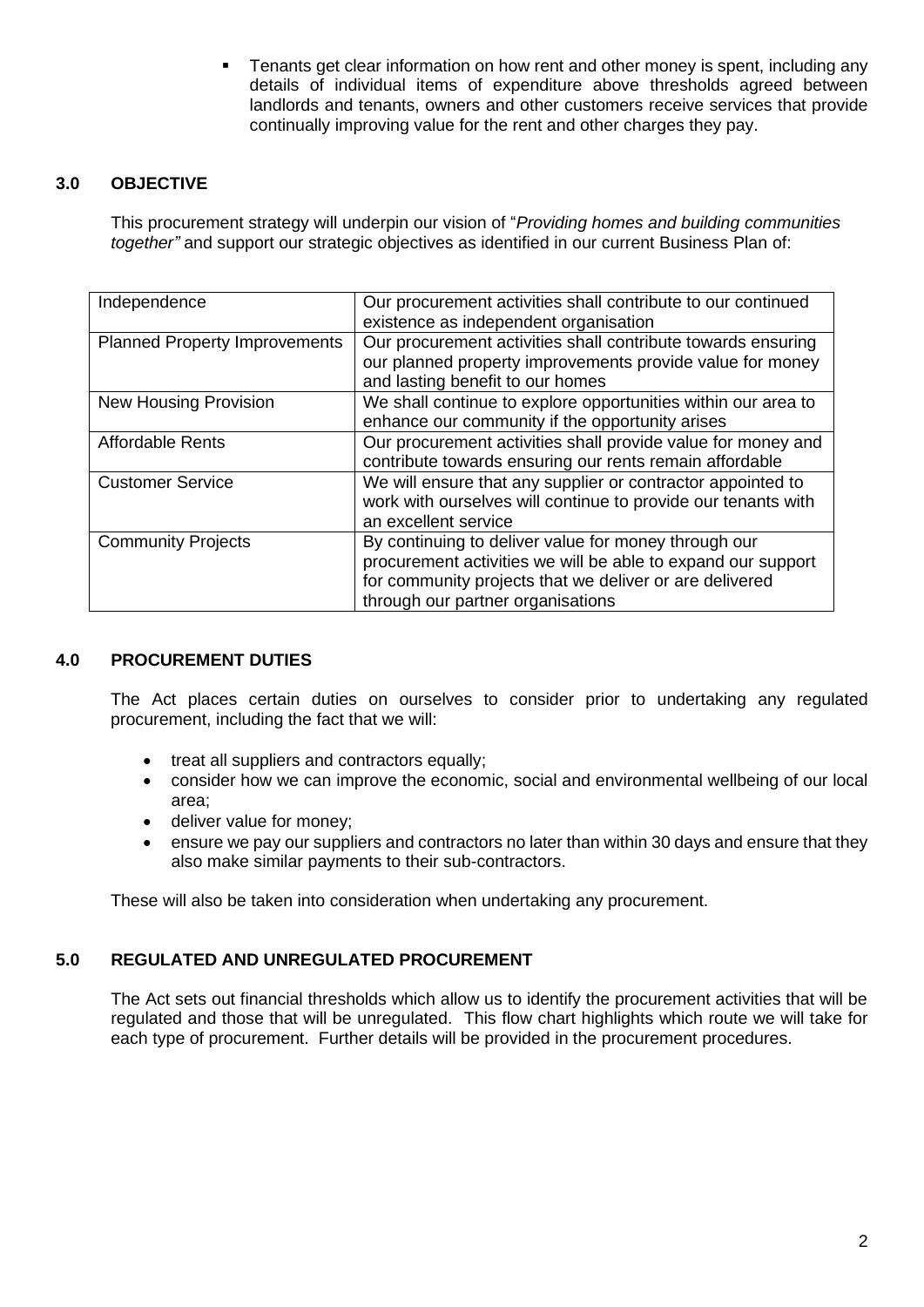

# **6.0 WORKING WITH LOCAL COMPANIES**

We have demonstrable evidence that our current procurement arrangements provide favourable benefits to ourselves and our tenants. This is evident in high satisfaction rates from our tenants, our low maintenance costs, the excellent response times from our suppliers and contractors, their flexibility and adaptability and their willingness to continue to work with us. Developing and fostering excellent working relationships with our suppliers and contractors, which are mutually beneficial, is something that we want to ensure continues.

We have a statutory duty related towards regulated procurement to consider how we can boost SME involvement in the procurement process. We will also ensure the opportunities for us to work with local companies, who are general SME's, sole traders or small limited companies is not hindered by the procurement being regulated.

To this end we will ensure our suppliers and contractors are fully informed of our procurement requirements, legislative changes and where appropriate, contracts may be broken into smaller Lots to encourage participation. This will be achieved through our close working relationships with existing suppliers and contractors and where required additional training events and support will be provided.

Much of our procurement will not be regulated. This will include the majority of our reactive maintenance work that is defined as 'works' under the procurement legislation, and has a higher regulated value of £2million. We will procure our routine unregulated work through Quick Quotes on the Public Contracts Scotland website, and will work with existing suppliers and contractors to ensure that they are registered and can therefore be invited to price for work. We may use other methods to get a competitive price for unregulated procurement.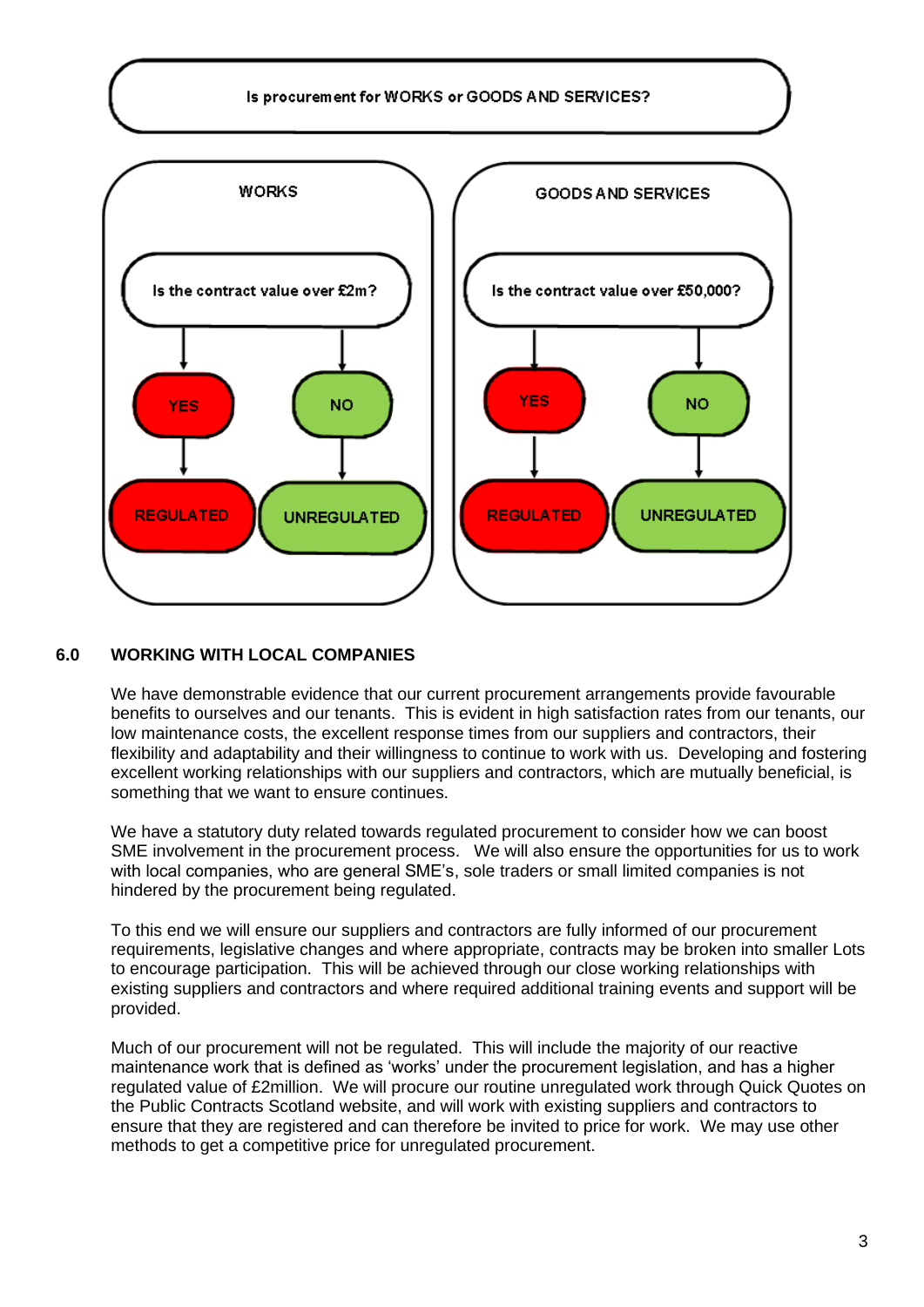### **7.0 COMMUNITY BENEFITS**

When we are planning to let a contract valued at £4m or above we must formally consider, during the design stage, whether to impose community benefit requirements. As the opportunity for undertaking such large contracts is low we will ensure through our existing procurement activities we provide community opportunities to benefit our areas of operation and the communities in which we work.

Due to the scale of work that we carry out, we would not be able to get community benefits included in contracts for no additional cost. We could insist on community benefits at an additional cost, but this would not necessarily deliver benefits that are consistent with the needs of our community.

As an alternative to our suppliers and contractors including community benefits, whilst ensuring our community still directly benefits through our procurement activities, we will identify an amount each year that will contribute towards improving the economic, social and environmental wellbeing of our local area. Our procurement procedures will set out a mechanism for calculating this, and the proposed budget amount will be considered each year through the budget process and budget working group.

### **8.0 REPORTING ON STRATEGY**

In accordance with The Act we are not obliged to produce an annual report on our procurement activity. However, in line with best practice we will produce this annual report in order to be as open and transparent as possible. This will set out the regulated procurement carried out, and compare this with the procurement that we intended to carry out as set out in this Strategy. This will include the community benefits that have been achieved through our procurement activity.

#### **9.0 IMPLEMENTATION, MONITORING, REPORTING AND REVIEW**

The Director has overall responsibility for ensuring this strategy is implemented throughout the organisation. Each Manager is responsible for implementing the strategy within the areas for which they are responsible.

The Property Services Manager is responsible for producing an Annual Report on our Regulated Procurement activity.

This Strategy and the Annual Report will be published on our website.

The Director will ensure this strategy is reviewed by the Management Committee at least every three years.

Reviewed by the Management Committee : 29<sup>th</sup> April 2020

Next review due by: April 2023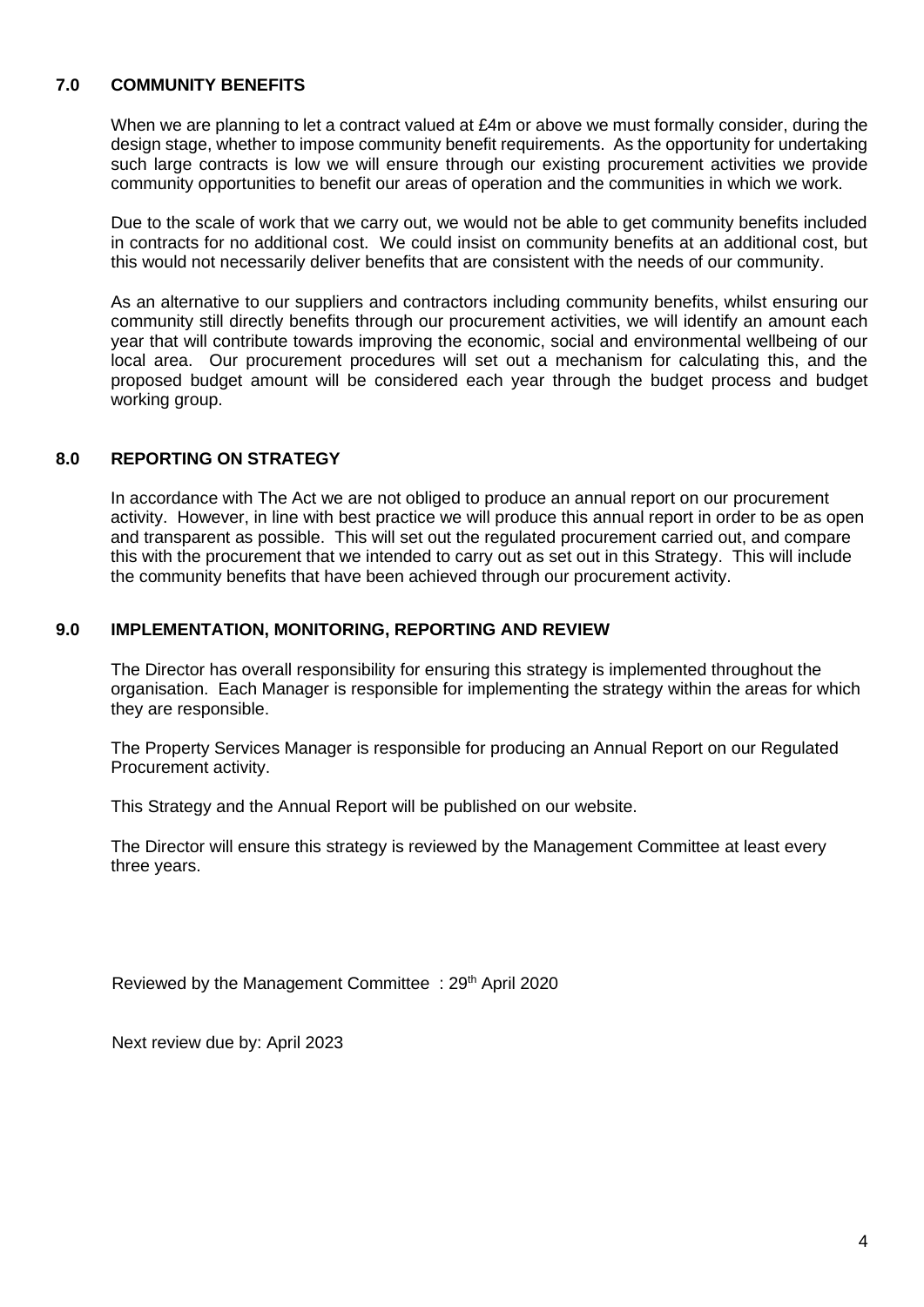### **DEFINITIONS/GLOSSARY OF TERMS**

**Procurement** – this term is used to cover everything we buy and pay for including services, goods and the work of contractors. Examples of our procurement activities includes buying stationery, energy costs, legal services, consultants and maintaining and improving our properties.

#### **Scottish Model of Procurement:**



This model is not just about cost and quality but about the best balance of cost, quality and sustainability.

#### **Sustainable Procurement Duty**

Sustainable Procurement Duty is the duty of Prospect, before carrying out a regulated procurement, to consider how, in conducting the procurement process, we can:

- i. Improve the economic, social and environmental wellbeing of the local area (when discussing wellbeing we include, in particular, reducing inequality in the area);
- ii. Facilitate the improvement of SME's  $3<sup>rd</sup>$  sector bodies and supported businesses in the process and promote innovation and in carrying out the procurement, to act with a view to securing such improvements as a result a (i);
- iii. We must consider under (i) above only matters that are relevant to what is proposed to be procured and in doing so consider the extent to which it is proportionate in all circumstances to take those matters into account.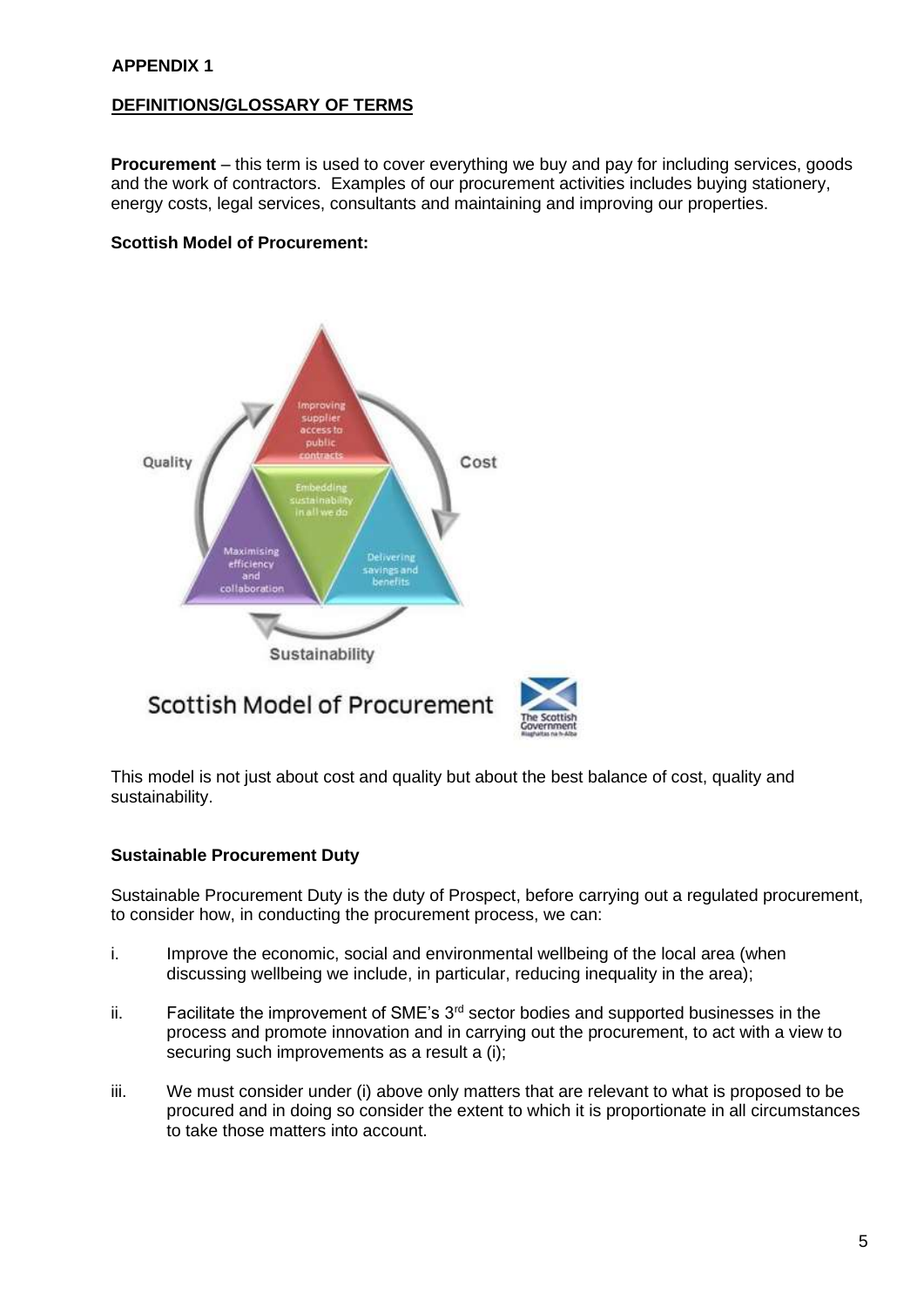# **SME's**

Small and Medium-sized Enterprises – organisations that typically employing less than 250 employees.

# **Unregulated Contracts**

All Service and Supplier contracts under £50,000 and all Works contracts under £2m.

# **Regulated Contracts**

All Service and Supplier contracts over £50,000 and all Works contracts over £2m.

# *Works* **Contracts**

Examples of such contracts are:

- Construction of new build housing
- Restoration and common repairs
- Reactive and day to day repairs
- Building installations works such as electrical and plumbing installations

# *Services* **Contracts**

For the supply of services. Examples of such contracts are:

- Service of equipment such as central heating, fire alarms and lifts
	- Landscaping and grounds maintenance
- Consultants such as QS, Architect, Engineers, Solicitor

# *Supplies* **Contracts**

A public supply contract is a contract for the purchase, hire or lease of goods.

Examples of such contracts are:

- IT equipment
- **Stationery supplies**
- Cleaning product supplies

### **Lots**

The means by which a procurement activity, or requirement, can be broken into smaller requirements to achieve the same end result. These smaller 'chunks' may be more attractive for smaller businesses to tender for.

# **Quick Quotes**

The Quick Quote facility within the Public Contracts Scotland website allows buyers to ask for competitive quotes for low value/low risk procurement exercises from suppliers who are registered on Public Contracts Scotland. A Quick Quote request is created online and sent to a selected list of suppliers. Only those suppliers selected to quote can access the details of the quote and submit a bid.